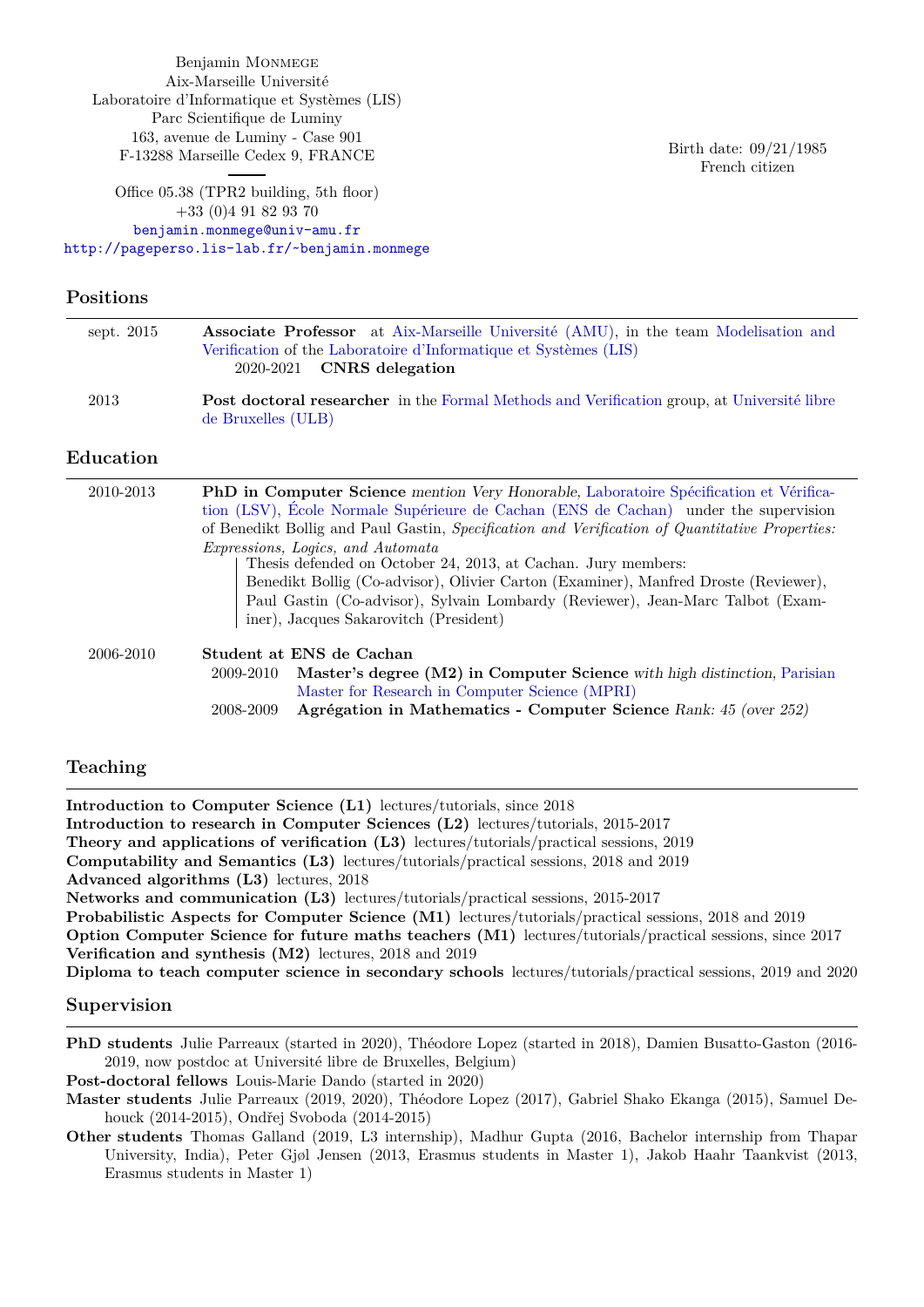### **Projects**

- [ANR TickTac:](http://www.irisa.fr/sumo/ticktac/) Efficient Techniques and Tools for the Verification and Synthesis of Real-Time Systems. 2018-2022. Local coordinator, responsible of task (new approaches for analysis of timed systems). Consortium : IRISA (Rennes), LaBRI (Bordeaux), LIS, LSV (Cachan), ISIR (Paris), LRDE (Paris)
- [ANR DeLTA:](http://delta.labri.fr) *Défis pour la Logique, les Transducteurs et les Automates*. Responsible of task (tools). 2016-2020. Consortium: LaBRI (Bordeaux), IRIF (Paris), LIF, CRIStAL (Lille)

Project PEPS INS2I JCJC SensAS: *Sensitivity Analysis of Timed Systems*, 2017, with Ocan Sankur (IRISA, Rennes)

- Project PEPS INS2I SoSI: *Security of Timed Systems with Partial Information: Vulnerability and Robustness*. 2016. Consortium: LIF, LSIS (Marseille), IRISA (Rennes)
- Project PHC Tournesol VAST: *Verification And Synthesis of Transformations*. 2016. Consortium: LIF, ULB (Belgique)
- European project [Cassting:](http://www.cassting-project.eu/) *Collective Adaptive Systems Synthesis with Non-Zero-Sum Games*. 2013-2015. Consortium: LSV (ENS Cachan, CNRS), ULB (Belgique), UMONS (Belgique), Aalborg University (Danemark), RWTH Aachen University (Allemagne), Seluxit (Danemark, partenaire industriel), Energi Nord (Danemark, partenaire industriel)

Projet PHC Procope LeMon: *Learning Monitors for Refactoring Legacy Systems*. 2012-2013. Consortium: LIAFA (Paris, CNRS), Lübeck University (Allemagne), LSV (ENS Cachan, CNRS)

### **Collective tasks**

Programme committees and editorial committees:

Membre of the Programme Committee of the conference CAI 2022

**Co-chair of the Programme Committee of the conference STACS 2022**, Marseille (France)

**Co-chair of the Programme Committee of the conference STACS 2021**, Saarbrücken (Allemagne) **Editor of the Special Issue WATA 2020/2021**

Member of the Programme Committee of the conference STACS 2020, Montpellier (France)

Member of the Programme Committee of the workshop MoRe 2019, Vancouver (Canada)

Member of the Programme Committee of the conference CAI 2019, Nis (Serbie)

Member of the Programme Committee of the conference ICLA 2019, Delhi (Inde)

Member of the Programme Committee of the conference RP 2018, Marseille (France)

Member of the Programme Committee of the summer school MOVEP 2016, Genova (Italy)

Member of the Programme Committee of the workshop CASSTING 2016, Eindhoven (Netherlands)

Organisation of scientific events:

**President of the organisation committee of the conference STACS 2022**, Marseille (France) **Organisation of the workshop WATA 2020/2021**, Marseille (France)

Member of the organisation committee of the conference RP 2018, Marseille (France)

Member of the organisation committee of the conference CSL 2016, Marseille (France)

Member of the organisation committee of the meeting of working group GT-ALGA 2016, Marseille (France)

Member of the organisation committee of the conferences Petri Nets 2015 and ACSD 2015, Bruxelles (Belgique) Pedagogical responsibilities:

Licence 3 Computer Science (Campus St Charles), 2018-2020

Option Computer Science of M1 MEEF Second degré parcours Mathématiques, 2017-2019

Diploma Teaching Computer Science in Secondary Schools, 2018-2020

Jurys of recruitment contests:

Second contest for ENS Paris-Saclay and ENS Rennes, 2017-2022

CAPES Computer Science, 2021-2022

Recruitment committees:

Associate professor Université Paris-Est Créteil, LACL and Faculté de droit, 2020

Associate professor Université Paris-Est Créteil, LACL and FST, 2020

Associate professor Aix-Marseille Université, LIS and ESPE, 2018

Associate professor Aix-Marseille Université, LIS and IUT Arles, 2019

ATER Aix-Marseille Université, LIS and Faculté des Sciences, 2019

Elected as a member of the Council of Department Computer Science and Interactions at AMU since 2017

Organization of the weekly Seminar MOVE from 2015 to 2021

Organization of the bi-monthly PhD Seminar at LSV from 2010 to 2013

Representative of first year PhD students at LSV in 2010/2011

### **Conference and Journal refeering**

DLT 2011, LATA 2011, CONCUR 2012, LATA 2012, ICALP 2012, CIAA 2012, RV 2012, FSTTCS 2012, STACS 2014, LATA 2014, CAV 2014, ICALP 2014, MFCS 2014, CSR 2014, FSTTCS 2014, FORMATS 2015, LICS 2015, SETTA 2015, FSTTCS 2015, FoSSaCS 2016, LATA 2016, STACS 2016, ICALP 2016, CSL 2016, MFCS 2016, DLT 2016, FSTTCS 2016, DLT 2017, FCT 2017, GandALF 2017, FORMATS 2017, CONCUR 2017, ICALP 2017, LICS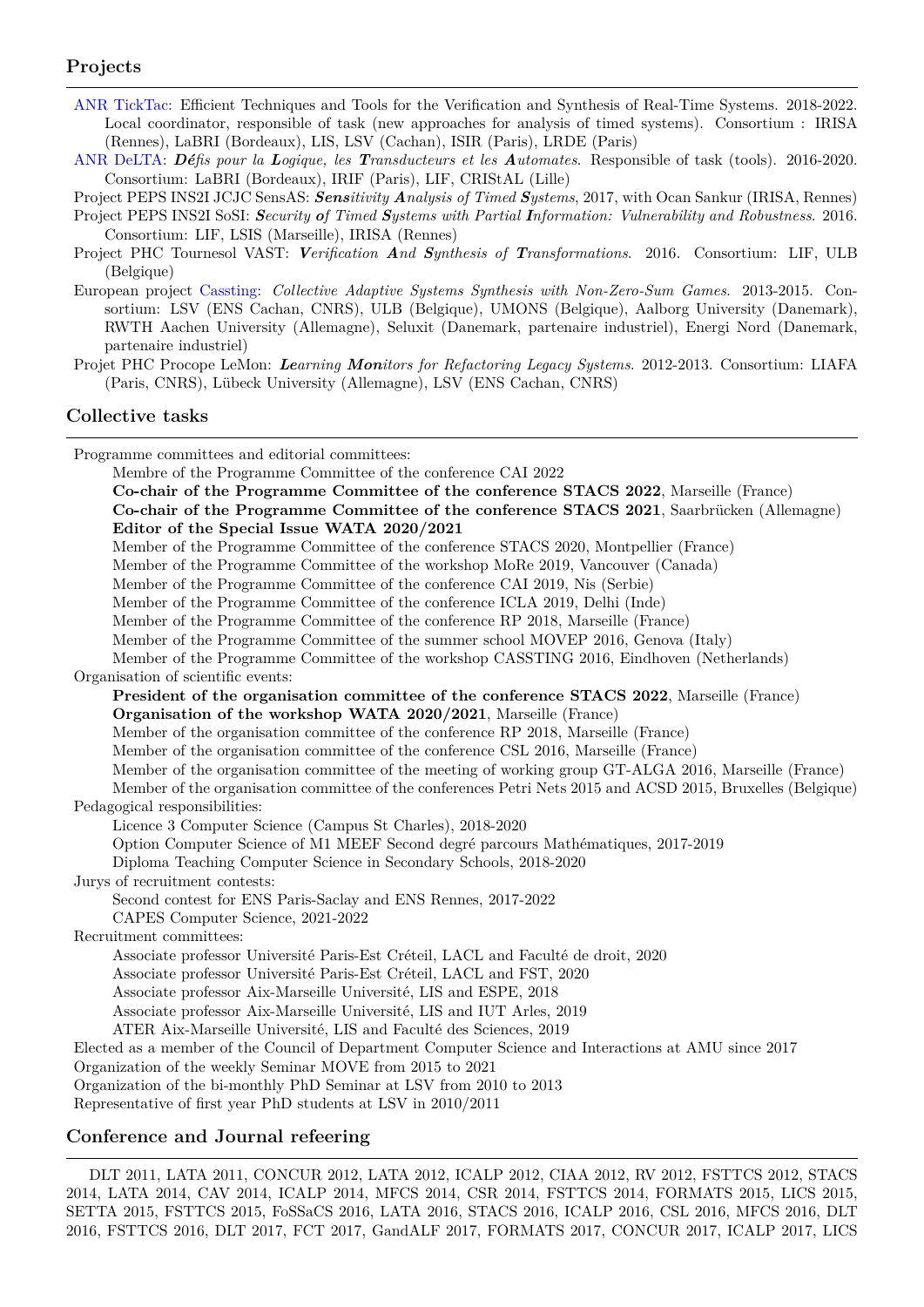2017, FoSSaCS 2018, HSCC 2018, STACS 2018, LICS 2019, FSTTCS 2019, CAI 2019, CONCUR 2019, FORMATS 2019, ICLA 2019, STACS 2019, DFCS 2020, FSTTCS 2020, LICS 2020, STACS 2020, STACS 2021

Journal of Logic and Algebraic Programming, Formal Methods in System Design, ACM Transactions on Computational Logic, Theoretical Computer Science, Soft Computing, Information and Processing Letters, Journal of Systems and Software, Discrete Mathematics and Theoretical Computer Science, Information and Computation

Mathematical Reviews/MathSciNet (American Mathematical Society)

# **Publications**

### **Articles in international journals with reading committee**

- [1] Thomas Brihaye, Gilles Geeraerts, Axel Haddad, and Benjamin Monmege. Pseudopolynomial Iterative Algorithm to Solve Total-Payoff Games and Min-Cost Reachability Games. *Acta Informatica*, 54(1):85–125, February 2017. DOI: [10.1007/s00236-016-0276-z](https://doi.org/10.1007/s00236-016-0276-z).
- [2] Serge Haddad and Benjamin Monmege. Interval Iteration Algorithm for MDPs and IMDPs. *Theoretical Computer Science*, 735:111-131, July 2018. DOI: [10.1016/j.tcs.2016.12.003](https://doi.org/10.1016/j.tcs.2016.12.003).
- [3] Paul Gastin and Benjamin Monmege. A Unifying Survey on Weighted Logics and Weighted Automata. *Soft Computing*, 22(4):1047-1065, February 2018. DOI: [10.1007/s00500-015-1952-6](https://doi.org/10.1007/s00500-015-1952-6).
- [4] Benedikt Bollig, Peter Habermehl, Martin Leucker, and Benjamin Monmege. A Robust Class of Data Languages and an Application to Learning. *Logical Methods in Computer Science*, 10(4:19), December 2014. poi: [10.2168/](https://doi.org/10.2168/LMCS-10(4:19)2014) [LMCS-10\(4:19\)2014](https://doi.org/10.2168/LMCS-10(4:19)2014).
- [5] Paul Gastin and Benjamin Monmege. Adding Pebbles to Weighted Automata: Easy Specification and Efficient Evaluation. *Theoretical Computer Science*, 534:24-44, May 2014. DOI: [10.1016/j.tcs.2014.02.034](https://doi.org/10.1016/j.tcs.2014.02.034).
- [6] Benedikt Bollig, Paul Gastin, Benjamin Monmege, and Marc Zeitoun. Pebble Weighted Automata and Weighted Logics. *ACM Transactions on Computational Logic*, 15(2:15), April 2014. DOI: [10.1145/2579819](https://doi.org/10.1145/2579819).
- [7] Pierre Ganty, Rupak Majumdar, and Benjamin Monmege. Bounded Underapproximations. *Formal Methods in System Design*, 40(2):206-231, April 2012. DOI: [10.1007/s10703-011-0136-y](https://doi.org/10.1007/s10703-011-0136-y).

#### **International conferences with selection committee**

- [8] Nicolas Baudru, Louis-Marie Dando, Nathan Lhote, Benjamin Monmege, Pierre-Alain Reynier, and Jean-Marc Talbot. Weighted Automata and Expressions over Pre-Rational Monoids. In *30th EACSL Annual Conference on Computer Science Logic (CSL 2022)*. Florin Manea and Alex Simpson, editors. Volume 216. (6) in Leibniz International Proceedings in Informatics (LIPIcs). Schloss Dagstuhl - Leibniz-Zentrum für Informatik, February 2022, pages 1–16. doi: [10.4230/LIPIcs.CSL.2022.6](https://doi.org/10.4230/LIPIcs.CSL.2022.6).
- [9] Benjamin Monmege, Julie Parreaux, and Pierre-Alain Reynier. Playing Stochastically in Weighted Timed Games to Emulate Memory. In *48th International Colloquium on Automata, Languages, and Programming (ICALP 2021)*. Nikhil Bansal, Emanuela Merelli, and James Worrell, editors. Volume 198. In Leibniz International Proceedings in Informatics (LIPIcs). Schloss Dagstuhl–Leibniz-Zentrum für Informatik, 2021, 137:1–137:17. doi: [10.4230/LIPIcs.ICALP.2021.137](https://doi.org/10.4230/LIPIcs.ICALP.2021.137).
- [10] Benjamin Monmege, Julie Parreaux, and Pierre-Alain Reynier. Reaching Your Goal Optimally by Playing at Random with No Memory. In *Proceedings of the 31st International Conference on Concurrency Theory (CON-CUR 2020)*. Igor Konnov and Laura Kovács, editors. Volume 171. In LIPIcs. Schloss Dagstuhl - Leibniz-Zentrum für Informatik, September 2020, 26:1–26:21. doi: [10.4230/LIPIcs.CONCUR.2020.26](https://doi.org/10.4230/LIPIcs.CONCUR.2020.26).
- [11] Thomas Brihaye, Gilles Geeraerts, Marion Hallet, Benjamin Monmege, and Bruno Quoitin. Dynamics on Games: Simulation-Based Techniques and Applications to Routing. In *Proceedings of the 39th IARCS Annual Conference on Foundations of Software Technology and Theoretical Computer Science (FSTTCS'19)*. Arkadev Chattopadhyay and Paul Gastin, editors. Volume 150. In LIPIcs. Schloss Dagstuhl - Leibniz-Zentrum für Informatik, December 2019, 35:1–35:14. doi: [10.4230/LIPIcs.FSTTCS.2019.35](https://doi.org/10.4230/LIPIcs.FSTTCS.2019.35).
- [12] Damien Busatto-Gaston, Benjamin Monmege, Pierre-Alain Reynier, and Ocan Sankur. Robust Controller Synthesis in Timed Büchi Automata: A Symbolic Approach. In *31st International Conference on Computer Aided Verification (CAV 2019)*. Isil Dillig and Serdar Tasiran, editors. Volume 11561. In Lecture Notes in Computer Science. Springer, July 2019, pages 572–590. DOI: 10.1007/978-3-030-25540-4 33.
- [13] Théodore Lopez, Benjamin Monmege, and Jean-Marc Talbot. Determinisation of Finitely-Ambiguous Copyless Cost Register Automata. In *44th International Symposium on Mathematical Foundations of Computer Science (MFCS 2019)*. Peter Rossmanith, Pinar Heggernes, and Joost-Pieter Katoen, editors. Volume 138. In Leibniz International Proceedings in Informatics (LIPIcs). Schloss Dagstuhl–Leibniz-Zentrum fuer Informatik, Dagstuhl, Germany, September 2019, 75:1–75:15. doi: [10.4230/LIPIcs.MFCS.2019.75](https://doi.org/10.4230/LIPIcs.MFCS.2019.75).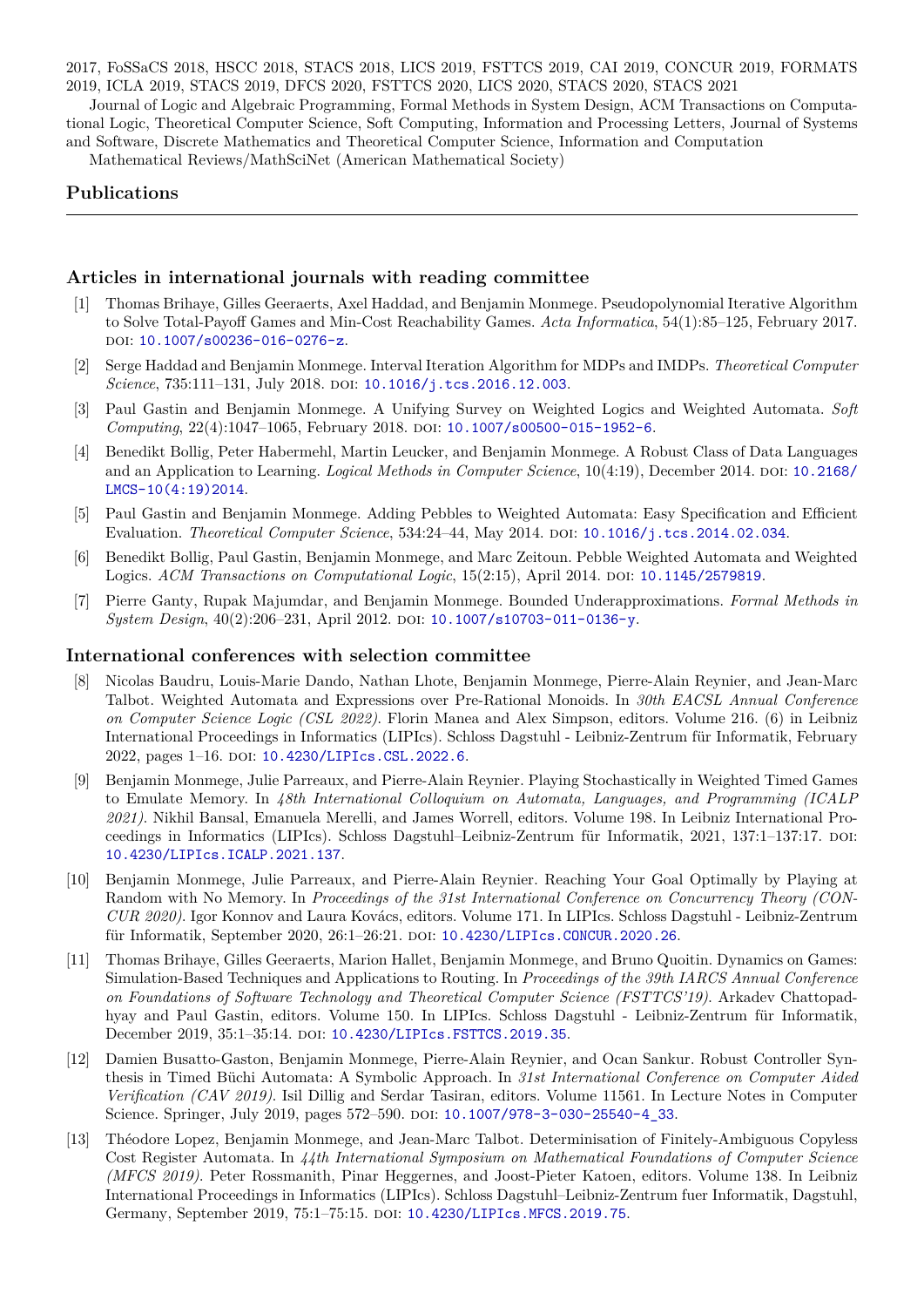- [14] Damien Busatto-Gaston, Benjamin Monmege, and Pierre-Alain Reynier. Symbolic Approximation of Weighted Timed Games. In *Proceedings of the 38th IARCS Annual Conference on Foundations of Software Technology and Theoretical Computer Science (FSTTCS'18)*. Sumit Ganguly and Paritosh Pandya, editors. Volume 122. In Leibniz International Proceedings in Informatics (LIPIcs). Schloss Dagstuhl–Leibniz-Zentrum für Informatik, December 2018, 28:1–28:16. doi: [10.4230/LIPIcs.FSTTCS.2018.28](https://doi.org/10.4230/LIPIcs.FSTTCS.2018.28).
- [15] Thomas Brihaye, Arthur Milchior, Gilles Geeraerts, Hsi-Ming Ho, and Benjamin Monmege. Efficient algorithms and tools for MITL model-checking and synthesis. In *Proceedings of the 23rd International Conference on Engineering of Complex Computer Systems (ICECCS'18)*. CPS, December 2018, pages 180–184. poi: [10.1109/](https://doi.org/10.1109/ICECCS2018.2018.00027) [ICECCS2018.2018.00027](https://doi.org/10.1109/ICECCS2018.2018.00027).
- [16] Thomas Brihaye, Gilles Geeraerts, Hsi-Ming Ho, and Benjamin Monmege. Timed-Automata-Based Verification of MITL over Signals. In *Proceedings of the 24th International Symposium on Temporal Representation and Reasoning (TIME'17)*. Sven Schewe, Thomas Schneider, and Jef Wijsen, editors. Volume 90. In LIPIcs. Schloss Dagstuhl–Leibniz-Zentrum für Informatik, Dagstuhl, Germany, October 2017, 7:1–7:19. DOI: [10.4230/LIPIcs.](https://doi.org/10.4230/LIPIcs.TIME.2017.7) [TIME.2017.7](https://doi.org/10.4230/LIPIcs.TIME.2017.7).
- [17] Thomas Brihaye, Gilles Geeraerts, Hsi-Ming Ho, and Benjamin Monmege. MightyL: A Compositional Translation from MITL to Timed Automata. In *Proceedings of the 29th International Conference on Computer Aided Verification, Part I (CAV'17)*. Rupak Majumdar and Viktor Kunčak, editors. Volume 10426. In Lecture Notes in Computer Science. Springer, Heidelberg, Germany, July 2017, pages 421–440. DOI: 10.1007/978-3-319-[63387-9\\_21](https://doi.org/10.1007/978-3-319-63387-9_21).
- [18] Damien Busatto-Gaston, Benjamin Monmege, and Pierre-Alain Reynier. Optimal Reachability in Divergent Weighted Timed Games. In *Proceedings of the 20th International Conference on Foundations of Software Science and Computation Structures (FoSSaCS'17)*. Javier Esparza and Andrzej S. Murawski, editors. Volume 10203. In Lecture Notes in Computer Science. Springer, Uppsala, Sweden, April 2017, pages 162–178. DOI: [10.1007/978-](https://doi.org/10.1007/978-3-662-54458-7_10) [3-662-54458-7\\_10](https://doi.org/10.1007/978-3-662-54458-7_10).
- [19] Thomas Brihaye, Morgane Estiévenart, Gilles Geeraerts, Hsi-Ming Ho, Benjamin Monmege, and Nathalie Sznajder. Real-Time Synthesis is Hard! In *Proceedings of the 14th International Conference on Formal Modeling and Analysis of Timed Systems (FORMATS'16)*. Martin Fränzle and Nicolas Markey, editors. Volume 9884. In Lec-ture Notes in Computer Science. Springer, Quebec city, Canada, August 2016, pages 105–120. DOI: [10.1007/978-](https://doi.org/10.1007/978-3-319-44878-7_7) [3-319-44878-7\\_7](https://doi.org/10.1007/978-3-319-44878-7_7).
- [20] Thomas Brihaye, Amit Kumar Dhar, Gilles Geeraerts, Axel Haddad, and Benjamin Monmege. Efficient Energy Distribution in a Smart Grid Using Multi-Player Games. In *Proceedings of the Cassting Workshop on Games for the Synthesis of Complex Systems (Cassting'16) and the 3rd International Workshop on Synthesis of Complex Parameters (SynCoP'16)*. Thomas Brihaye, Benoît Delahaye, Nicolas Markey, and Jiří Srba, editors. Volume 220. EPTCS, Eindhoven, Netherlands, April 2016, pages 1–12. doi: [10.4204/EPTCS.220.1](https://doi.org/10.4204/EPTCS.220.1).
- [21] Thomas Brihaye, Gilles Geeraerts, Axel Haddad, Benjamin Monmege, Guillermo A. Pérez, and Gabriel Renault. Quantitative Games under Failures. In *Proceedings of the 35th IARCS Annual Conference on Foundations of Software Technology and Theoretical Computer Science (FSTTCS'15)*. Prahladh Harsha and G. Ramalingam, editors. Volume 45. In Leibniz International Proceedings in Informatics (LIPIcs). Schloss Dagstuhl–Leibniz-Zentrum für Informatik, Bangalore, India, December 2015, pages 293-306. DOI: 10.4230/LIPIcs. FSTTCS. [2015.293](https://doi.org/10.4230/LIPIcs.FSTTCS.2015.293).
- [22] Thomas Brihaye, Gilles Geeraerts, Axel Haddad, Engel Lefaucheux, and Benjamin Monmege. Simple Priced Timed Games Are Not That Simple. In *Proceedings of the 35th IARCS Annual Conference on Foundations of Software Technology and Theoretical Computer Science (FSTTCS'15)*. Prahladh Harsha and G. Ramalingam, editors. Volume 45. In Leibniz International Proceedings in Informatics (LIPIcs). Schloss Dagstuhl–Leibniz-Zentrum für Informatik, Bangalore, India, December 2015, pages 278–292. DOI: 10.4230/LIPIcs. FSTTCS. [2015.278](https://doi.org/10.4230/LIPIcs.FSTTCS.2015.278).
- [23] Thomas Brihaye, Gilles Geeraerts, Axel Haddad, and Benjamin Monmege. To Reach or not to Reach? Efficient Algorithms for Total-Payoff Games. In *Proceedings of the 26th International Conference on Concurrency Theory (CONCUR'15)*. Luca Aceto and David de Frutos Escrig, editors. Volume 42. In LIPIcs. Schloss Dagstuhl–Leibniz-Zentrum für Informatik, Madrid, Spain, September 2015, pages 297-310. DOI: [10.4230/LIPIcs.CONCUR.2015.](https://doi.org/10.4230/LIPIcs.CONCUR.2015.297) [297](https://doi.org/10.4230/LIPIcs.CONCUR.2015.297).
- [24] Thomas Brihaye, Gilles Geeraerts, Shankara Narayanan Krishna, Lakshmi Manasa, Benjamin Monmege, and Ashutosh Trivedi. Adding Negative Prices to Priced Timed Games. In *Proceedings of the 25th International Conference on Concurrency Theory (CONCUR'14)*. Paolo Baldan and Daniele Gorla, editors. Volume 8704. In Lecture Notes in Computer Science. Springer, Roma, Italy, September 2014, pages 560–575. DOI: [10.1007/978-](https://doi.org/10.1007/978-3-662-44584-6_38) [3-662-44584-6\\_38](https://doi.org/10.1007/978-3-662-44584-6_38).
- [25] Serge Haddad and Benjamin Monmege. Reachability in MDPs: Refining Convergence of Value Iteration. In *Proceedings of the 8th International Workshop on Reachability Problems (RP'14)*. Joël Ouaknine, Igor Potapov, and James Worrell, editors. Volume 8762. In Lecture Notes in Computer Science. Springer, Oxford, United Kingdom, September 2014, pages 125-137. DOI: [10.1007/978-3-319-11439-2\\_10](https://doi.org/10.1007/978-3-319-11439-2_10).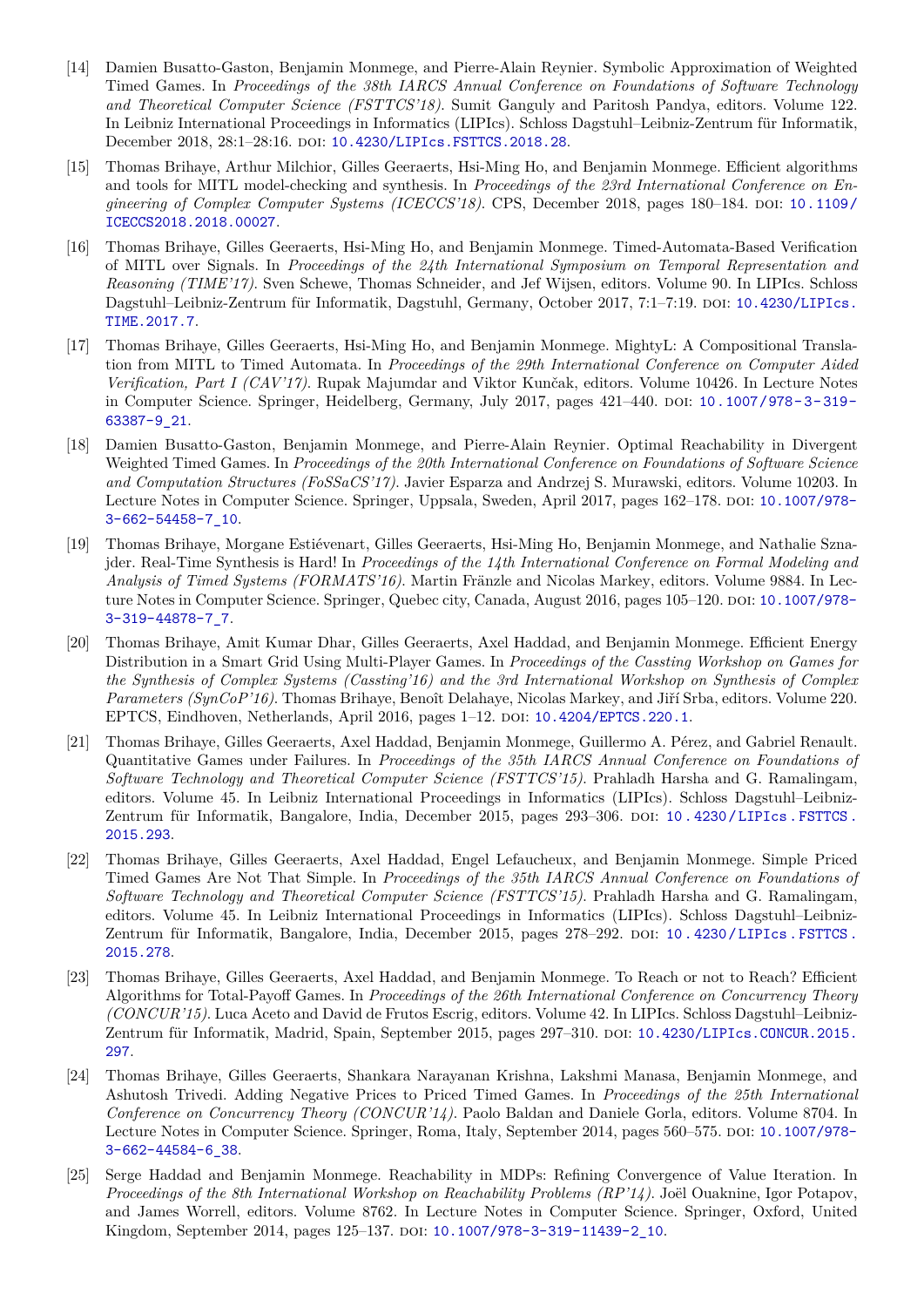- [26] Benedikt Bollig, Paul Gastin, Benjamin Monmege, and Marc Zeitoun. Logical Characterization of Weighted Pebble Walking Automata. In *Proceedings of the joint meeting of the 23rd EACSL Annual Conference on Computer Science Logic (CSL) and the 29th Annual ACM/IEEE Symposium on Logic in Computer Science (LICS)*. Thomas A. Henzinger and Dale Miller, editors. ACM, Vienna, Austria, July 2014. poi: [10.1145/2603088.2603118](https://doi.org/10.1145/2603088.2603118).
- [27] Benedikt Bollig, Peter Habermehl, Martin Leucker, and Benjamin Monmege. A Fresh Approach to Learning Register Automata. In *Proceedings of the 17th International Conference on Developments in Language Theory (DLT'13)*. Marie-Pierre Béal and Olivier Carton, editors. Volume 7907. In Lecture Notes in Computer Science. Springer, Marne-la-Vallée, France, June 2013, pages 118–130. DoI: 10.1007/978-3-642-38771-5 12.
- [28] Benedikt Bollig, Paul Gastin, and Benjamin Monmege. Weighted Specifications over Nested Words. In *Proceedings of the 16th International Conference on Foundations of Software Science and Computation Structures (FoSSaCS'13)*. Frank Pfenning, editor. Volume 7794. In Lecture Notes in Computer Science. Springer, Roma, Italy, March 2013, pages 385-400. DOI: 10.1007/978-3-642-37075-5 25.
- [29] Benedikt Bollig, Paul Gastin, Benjamin Monmege, and Marc Zeitoun. A Probabilistic Kleene Theorem. In *Proceedings of the 10th International Symposium on Automated Technology for Verification and Analysis (ATVA'12)*. Madhavan Mukund and Supratik Chakraborty, editors. Volume 7561. In Lecture Notes in Computer Science. Springer, Thiruvananthapuram, India, October 2012, pages 400-415. DOI: [10.1007/978-3-642-33386-6\\_31](https://doi.org/10.1007/978-3-642-33386-6_31).
- [30] Paul Gastin and Benjamin Monmege. Adding Pebbles to Weighted Automata. In *Proceedings of the 17th International Conference on Implementation and Application of Automata (CIAA'12)*. Nelma Moreira and Rogério Reis, editors. Volume 7381. In Lecture Notes in Computer Science. Springer, Porto, Portugal, July 2012, pages 28–51. doi: [10.1007/978-3-642-31606-7\\_4](https://doi.org/10.1007/978-3-642-31606-7_4).
- [31] Benedikt Bollig, Paul Gastin, Benjamin Monmege, and Marc Zeitoun. Pebble Weighted Automata and Transitive Closure Logics. In *Proceedings of the 37th International Colloquium on Automata, Languages and Programming (ICALP'10) – Part II*. Samson Abramsky, Friedhelm Meyer auf der Heide, and Paul Spirakis, editors. Volume 6199. In Lecture Notes in Computer Science. Springer, Bordeaux, France, July 2010, pages 587–598. poi: [10.1007/978-3-642-14162-1\\_49](https://doi.org/10.1007/978-3-642-14162-1_49).
- [32] Pierre Ganty, Rupak Majumdar, and Benjamin Monmege. Bounded Underapproximations. In *Proceedings of the 22nd International Conference on Computer Aided Verification (CAV'10)*. Byron Cook, Paul Jackson, and Tayssir Touili, editors. Volume 6174. In Lecture Notes in Computer Science. Springer, Edinburgh, Scotland, UK, July 2010, pages 600-614. DOI: [10.1007/978-3-642-14295-6\\_52](https://doi.org/10.1007/978-3-642-14295-6_52).

### **Books and book chapters**

[33] Markus Bläser and Benjamin Monmege, editors. *Proceedings of the 38th International Symposium on Theoretical Aspects of Computer Science (STACS'21)*. Volume 187. In Leibniz International Proceedings in Informatics (LIPIcs). Leibniz-Zentrum für Informatik, Saarbrücken, Germany, March 2021.

### **Thesis and internship reports**

- [34] Benjamin Monmege. Specification and Verification of Quantitative Properties: Expressions, Logics, and Automata. Thèse de doctorat. Laboratoire Spécification et Vérification, ENS Cachan, France, October 2013. url: <http://www.lsv.ens-cachan.fr/~monmege/download/thesis.pdf>.
- [35] Benjamin Monmege. Propriétés quantitatives des mots et des arbres Applications aux langages XML. Rapport de Master. Master Parisien de Recherche en Informatique, Paris, France, September 2010.
- [36] Benjamin Monmege. Parikh-equivalent bounded languages for software verification. Master 1 Internship Report at UCLA (USA). ENS de Cachan, 2008.
- [37] Benjamin Monmege. Validation d'algorithmes de recalage non rigide appliqués aux images médicales. Licence 3 Internship Report in Rainbow Team, Polytech'Nice Sophia Antipolis (France). ENS de Cachan, 2007.

### **Technical reports**

- [38] Axel Haddad and Benjamin Monmege. Why Value Iteration Runs in Pseudo-Polynomial Time for Discounted-Payoff Games. Technical note. Université libre de Bruxelles, June 2015.
- [39] Benedikt Bollig, Paul Gastin, Benjamin Monmege, and Marc Zeitoun. Weighted Expressions and DFS Tree Automata. Research Report (LSV-11-08). 32 pages. Laboratoire Spécification et Vérification, ENS Cachan, France, April 2011. url: [http://www.lsv.ens-cachan.fr/Publis/RAPPORTS\\_LSV/PDF/rr-lsv-2011-08.pdf](http://www.lsv.ens-cachan.fr/Publis/RAPPORTS_LSV/PDF/rr-lsv-2011-08.pdf).

## **Selection of invited talks**

- [40] Conference FORMATS 2021 (online). Robust Controller Synthesis in Timed Büchi Automata: A Symbolic Approach. August 2021.
- [41] FSTTCS Workshop GALA. Logics for Weighted Automata. December 2019.
- [42] FSTTCS Workshop Trends in Transformations. Copyless Cost Register Automata: Bounded Ambiguity vs Determinism. 2019.